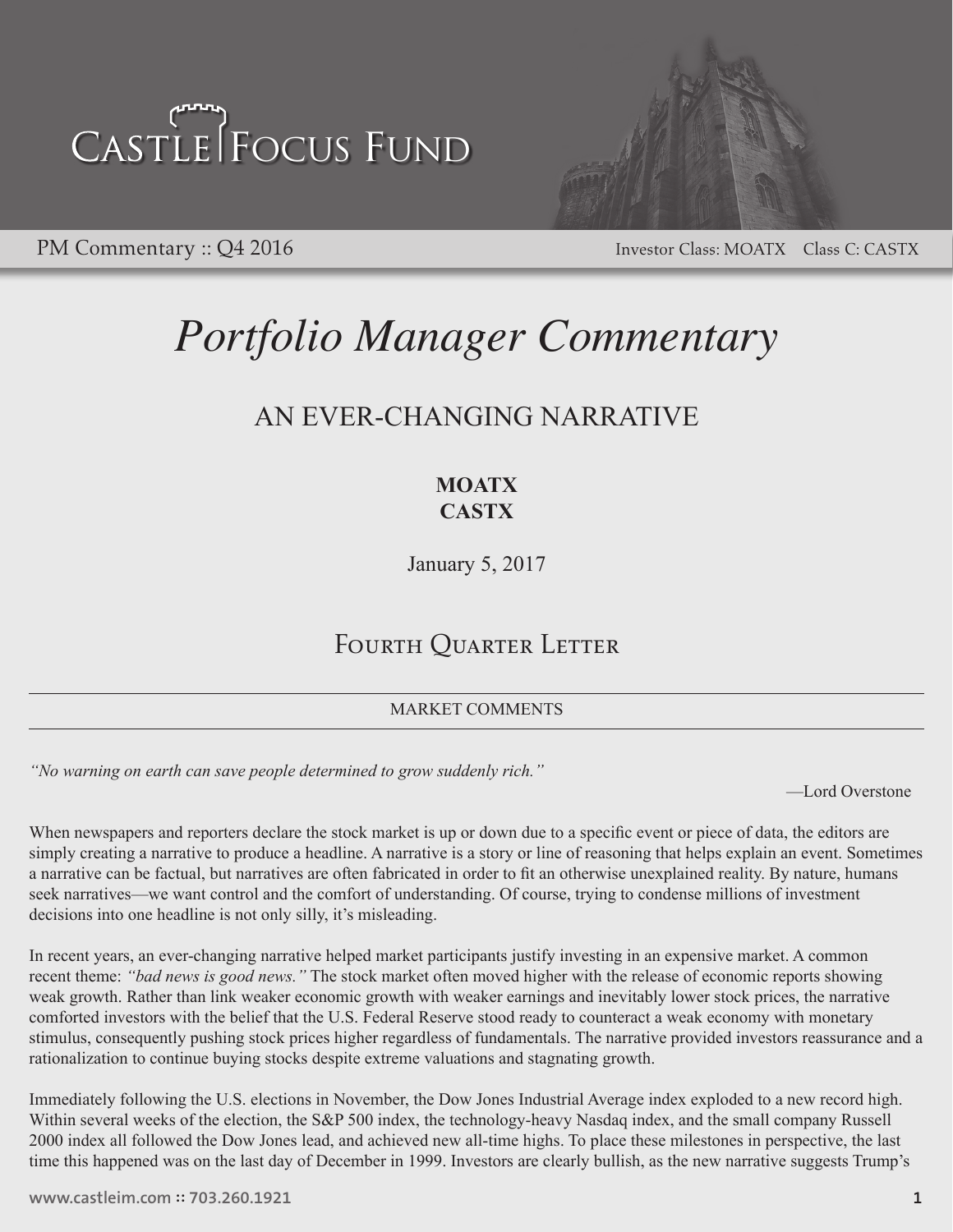### FOCUS FUND market. A common recent theme: "*bad news is good news*." The stock market often moved higher with the release of economic reports showing weak growth. Rather than link weaker economic growth with weaker  $\mathbf{E} \mathbf{E} = \mathbf{E} \mathbf{E} \mathbf{E}$  is the narrative component that the U.S. with the U.S. with the U.S. with the U.S. with the U.S. with the U.S. with the U.S. with the U.S. with the U.S. with the U.S. with the U.S. with t Federal Reserve stood ready to counteract a weak economy with monetary stimulus, consequently pushing stock prices higher regardless of fundamentals. The narrative provided investors reassurance and a

PM Commentary :: Q4 2016 Investor Class: MOATX Class C: CASTX Investor Class: MOATX  $\frac{1}{2}$  a new record higher several weeks of the election, the election, the S&P  $\frac{1}{2}$ 

policies will be good for stocks. With the surprise Trump election victory, the market responded to a significant change in the narrative. Overnight virtually every major trade was turned on its head.

The new narrative implies that Donald Trump will cut taxes, increase infrastructure spending, reduce regulation, allow for the repatriation of foreign corporate profits, along with a host of other business friendly ideas. All of these proposals were publicly known weeks before the election, when the market sold off on concerns Trump might win the election and his administration would bring uncertainty. Out of desperation for answers to the market's unexpected rally, the narrative was quickly changed.



The new narrative is bullish for companies like heavy equipment manufacturer Caterpillar, as CAT stock jumped 12% immediately following the November election results. Although Caterpillar is suffering through its third year of top-line revenue declines, traders quickly embraced the new narrative and pushed the company's stock immediately higher. Following the company's latest earnings release, Caterpillar has now failed to record positive revenue growth for forty-eight consecutive months. Further, a quote from a Caterpillar executive attempts to temper the enthusiasm and set more realistic expectations: "Even if you step back and thought about when we would start to see some impact from any sort of infrastructure program, I think the best case *scenario you are talking about late 2017. It takes some time for large infrastructure projects, for the funding to come in, for the projects to be planned, and for the equipment to be delivered."* Regardless, traders are quick to get in the cart way before the horse has even left the barn.

In recent years, an ever-changing narrative helped market participants justify investing in an expensive

Distracted by rising stock prices, investors have largely overlooked the sharp sell off in the bond market, which is pricing Trump's proposed policies as highly inflationary. Unanswered questions remain about the new administration's ability to fund its infrastructure investments with less expected revenue from the anticipated tax cuts. The obvious answer is by issuing more debt -- but the numbers are concerning. The Tax Policy Center estimates that Trump's tax plan will increase the federal debt by \$6.2 trillion over the next ten years. Add the proposed \$1 trillion infrastructure plan and the amount of additional debt layers on the already sizeable \$20 trillion in U.S. federal debt. As higher interest rates will only increase the cost of annually servicing this growing debt burden, the logical question becomes how high can yields rise before they inhibit economic growth? Never to be deterred, the equity market continues to march relentlessly upward. Investors who once fled the market, whether fearing expensive valuations or the dread of another sharp downdraft in stock prices, have now returned with a vengeance.

Conducting a simple online search, there are evidently bubbles in real estate, bonds, technology, venture capital, stocks, shale oil, healthcare, the US dollar, college tuition, Canadian housing, central banks, social media and China. We read a recent article where one economist simply said "Everything's a bubble." Yale University economist Robert Shiller noted that the word "bubble" was not even in the economic lexicon twenty-five years ago. Meaning, one could not find the word " bubble" in any academic textbook or paper. Yet today bubbles apparently exist everywhere according to google search.

Robert Shiller, in his book Irrational Exuberance, tried to develop a checklist of bubble symptoms. His criteria included rapidly increasing prices, media cheerleading, and popular stories about how much money people are making (along with envy and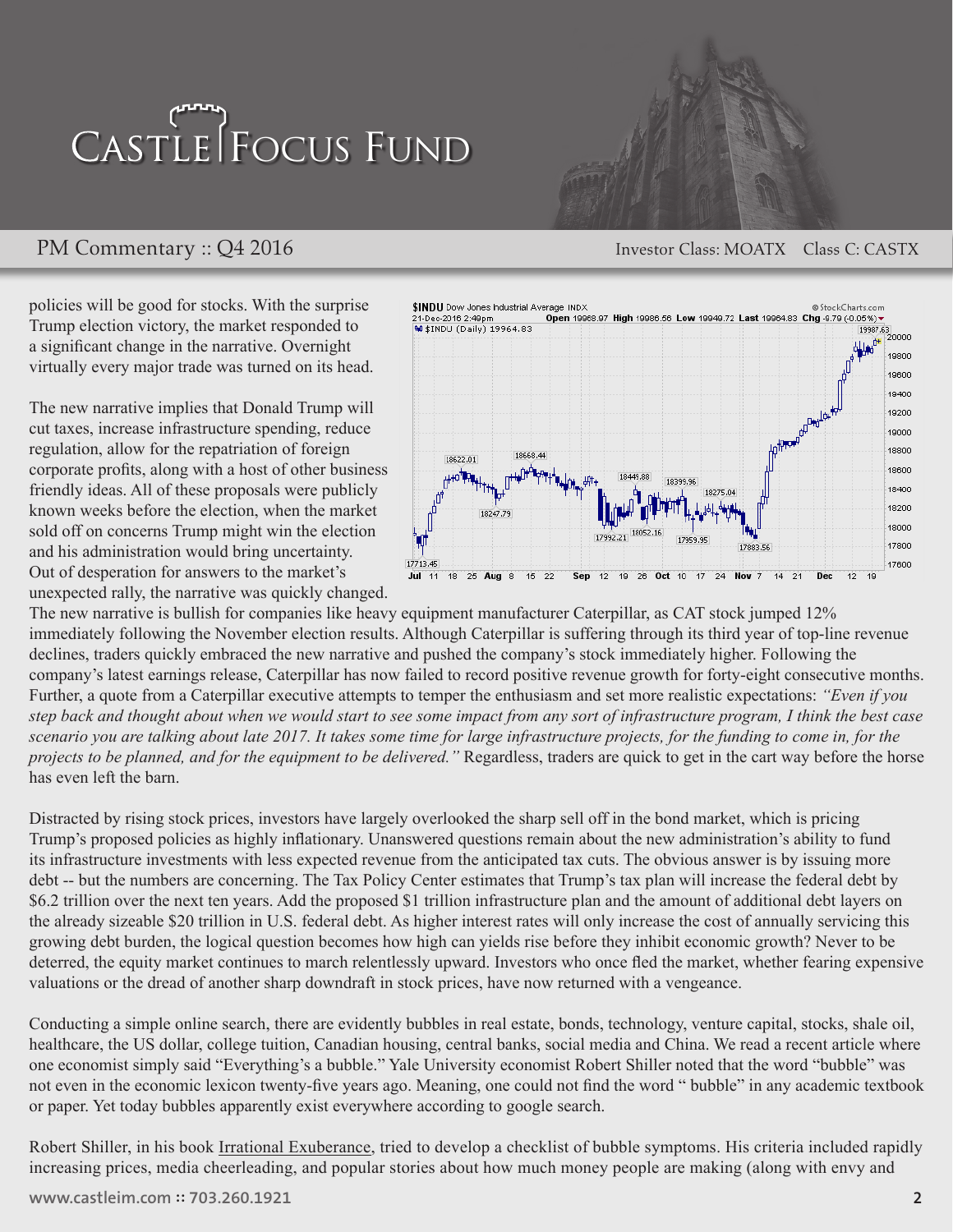

PM Commentary :: Q4 2016 Investor Class: MOATX Class C: CASTX

regret among those sitting out the bubble). Shiller's efforts were far from perfect—a lot of characteristics can satisfy elements of the checklist. As a result, an asset class labeled a "bubble" by some may simply be expensive and beholden to the regular cycle of capitalism.

Cycles are self-reinforcing and one of the most fundamental parts of a healthy market. If asset valuations never became expensive, they would always offer attractive investment returns. Thus, the very existance of attractive investment returns attracts capital, which in turn makes assets expensive. Of course, expensive assets attract less discerning capital and prices fall. This simple loop explains why cycles are ever-present in an open market with free-flowing capital.

In contrast, a bubble exists when the cycle breaks downward but attractive investment returns do not materialize after prices fall. Hence, the asset class offers no hope of recovery and the entire investment premise disappears. This was certainly the case with many technology dot-com stocks in the late late 1990s (think pets.com), which still offered no tangible investment prospect after their stock prices dropped 90%. This was also true of the the often referenced tulip bubble in 17th century Holland, as well as the South Sea bubble.

The South Sea Company, founded in 1711, was an unusual business. The British government promised the company a monopoly on trade with Spanish South American colonies in exchange for taking over England's national debt incurred during the War of Spanish Succession. Unfortunately, the trade concessions turned out to be less valuable than anticipated. In January 1720, when the company's shares traded at £128, the company directors circulated false claims of success and stories of South Sea riches. By February, company shares had risen to £175. The following month the company convinced the government to allow it to assume more national debt in exchange for its shares. With investor confidence growing, the share price climbed to £330 by the end of March.

The South Sea Company was part of a wider trend in stock speculation at the time. Newly created trading firms with similar characteristics appeared, intent on attracting easy capital. Such was the euphoria that 1720 was known as the "bubble year". The South Sea Company, in a successful attempt to prevent other bubbles from diminishing its own importance, encouraged Parliament to pass the Bubble Act in June of that year. The South Sea Company received its charter under the Act, perceived as an official vote of confidence in the company, and by the end of June the company's share price peaked at £1,050. Shortly thereafter, investors started to lose confidence and by September the shares plunged to £175.

Even Sir Isaac Newtwon, Britain's most celebrated scientist, bought in to the South Sea Company. Newton profited nicely from his investment. After selling his interest, Newton then watched with envy as stock in the company continued to rise. Newton decided to repurchase an even larger stake in South Sea Company shares, now valued at more than three times the price of his original investment. Within six months, Newton lost £20,000, or £3m in today's terms, which at the time amounted to his life savings. Newton allegedly said that *"I can calculate the movement of stars, but not the madness of men."*

Although bubbles should be avoided, as one risks the permanent loss of investment capital, assets with a valuation above historic average are not always bubbles. As a result, cycles are not to be avoided—cycles simply necessitate that one be patient to earn long-term returns. Cyclical excesses eventually correct, recover, and the capital is once again redeployed. This important distinction between bubbles and cycles determines how one invests and responds to market gains and losses.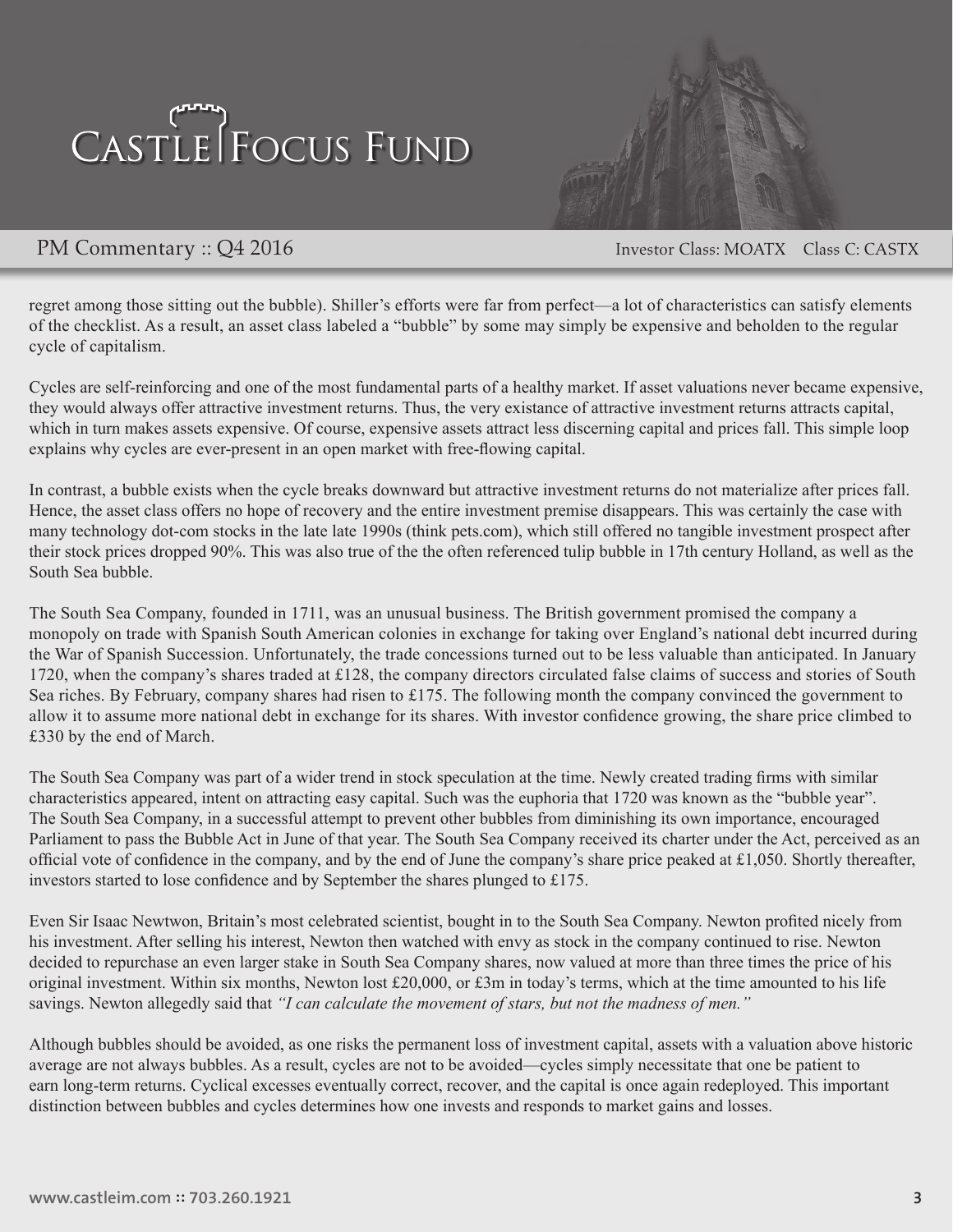### PM Commentary :: Q4 2016 Investor Class: MOATX Class C: CASTX

The current market cycle is at a point where we believe valuations are expensive, as the median stock has never been more overvalued on a price-to-sales basis. Of course, corporations could grow into this valuation, but this can happen only through (1) sales growth or (2) the expansion of profit margins. Given today's valuation levels, corporations probably need to do both to justify current market prices.

Sales growth often comes from an increase in demand. Trump's targeted fiscal stimulus and infrastructure spending might create demand, but not as a sustainable source of rising growth. Sales growth can also come from inflation, but the trouble with inflation is that it hurts profit margins  $\begin{bmatrix} 0.50 \\ 0.50 \end{bmatrix}$ (higher cost of goods and labor) as well as dampens

valuations (higher discount rates). The normal source of demand comes from consumers; however, consumers have already taken vandations (inglier diseount rates). The hormal source of demand comes from consumers, nowever, consumers nave aready taken<br>advantage of generational low interest rates to releverage their balance sheets, buying cars and h both long-term and short-term interest rates rising meaningfully post-election, we doubt that the economy will repeat the same

1,995<br>1,585<br>1,259<br>1,000<br>794<br>51 101<br>398<br>316<br>251<br>200<br>158<br>26

 $2.00$ 

 $1.75$ 

 $1.50$ 

 $1.25$ 

 $1.00$ 

 $0.75$ 

lian D

Standard & Poor's 500 Index

level of credit-financed consumption as that of the past eight years. In short, future sales growth looks tepid. increase in demand. Trump's  $\frac{1}{1}$  $\mathbf{p}$ in, but the trouble with the trouble with  $\mathbf{p}$ 

The other opportunity for corporations to grow into their valuations is by expanding profit margins (although we would note that wider profit margins in no way reduce the stock market's record high priceto-sales ratio). Corporate profit margins have recently begun to fall lower from record highs. Historically, profit margins are one of the most mean-reverting series in finance. As such, profit margins could  $\int_{\infty}$ stagnate, at best, or potentially fall dramatically back to the mean.  $\alpha$  grow through  $\alpha$  and  $\alpha$ (higher discount rates). The normal ms to grow into their valuations

In our opinion, two major forces stand behind the expansion in  $\frac{686}{1948}$   $\frac{1}{1948}$   $\frac{1}{1952}$   $\frac{1}{1956}$   $\frac{1}{1964}$   $\frac{1}{1968}$   $\frac{1}{1964}$   $\frac{1}{1968}$ m our opinion, two major rorees stand central the expansion in<br>profit margins over the past decade: interest rates and globalization. Falling interest rates acted as a tailwind to profits by lowering the  $\frac{12\%}{\sqrt{2}}$  Corporate Profit Margins cost of capital. This tailwind looks to have ended and could easily  $\mathbb{R}^n$  and  $\mathbb{R}^n$  and  $\mathbb{R}^n$  and  $\mathbb{R}^n$  and  $\mathbb{R}^n$  and  $\mathbb{R}^n$  and  $\mathbb{R}^n$  and  $\mathbb{R}^n$  and  $\mathbb{R}^n$  and  $\mathbb{R}^n$  and  $\math$ become an impediment. Globalization allowed American companies **Formulation** to reduce their labor and production costs through outsourcing and offshoring. The Trump administration's proposed policies may now weigh against the globalization trend. The prospects for U.S. now weight against the globalization trend: The prospects for 0.5.<br>corporations to grow into their extreme valuations by expanding profit margins looks weak. In fact, a better argument can be made that profit margins now face considerable headwinds and will likely compress current valuation multiples. better argument can be made high price-to-sales ratio). Corporate  $\mu$  valuations by expanding. finance. As such, profit margins

> Historically, profit margins are one of the most mean-reverting series in



Monthly Data 1964-03-31 to 2016-04-30 (Lo

1,259<br>1,000<br>794<br>631<br>501<br>398<br>316<br>251<br>200<br>158<br>126<br>100<br>79

 $2.00$ 

 $1.75$ 

 $1.5<sub>C</sub>$ 

 $1.25$ 

 $1.00$ 

 $0.75$ 



GDP GROWTH RATE CONTRACTOR COMPANY COMPANY



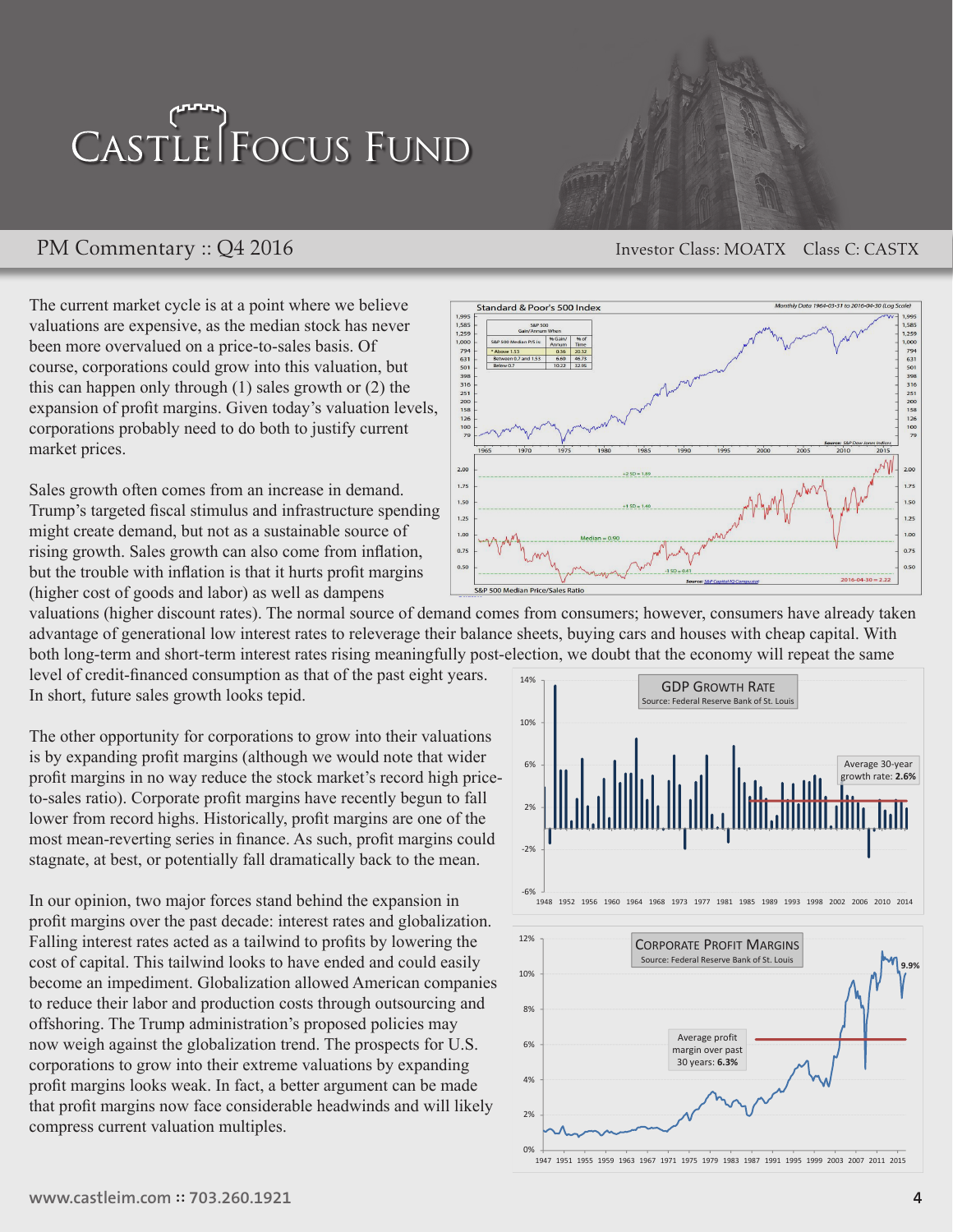

PM Commentary :: Q4 2016 Investor Class: MOATX Class C: CASTX

The new, post-election narrative embraces Trump's promised market deregulation, tax cuts and infrastruce spending in order to justify the stock market's surpising year-end surge. Just as Sir Isaac Newtown changed his opinion based on rising prices, so too have the Wall Street strategists. David Kostin, chief strategist for investment bank Goldman Sachs, remained cautious throughout 2016 based on his concern for the market's expensive valuation, which is no longer his position. With rising oil prices and the S&P 500 index at all time highs, Kostin finally threw in the towel. Following Trump's victory, Kostin wrote in a recently published report that the Trump "hope" will dominate and the S&P 500 should rise to 2400 in the first half of 2017. Not to single out Kostin, but "hope" is never a viable investment strategy.

There are many factors to consider before bluntly assuming the new There are many factors to consider before administration's plans as significantly positive. Although a popular narrative compares Trump's economic policy proposals to those of Ronald Reagan, we caution that the economic environment and potential growth in 1982 was vastly different than today.

Reagan inherited a stock market priced at cyclical lows that made it hard to lose if one invested in stocks. The  $S\&P\;500$  offered a 5.7% dividend yield at a multiple of 7.4x earnings, while U.S. government bonds, maturing in ten years, yielded 15% and were headed lower. The market was clearly in a diffent stage of the cycle when Reagan took office.

Investors should always recognize the popular narrative and respect it as a formidable short-term force driving the market. That said, investors must also judge the logic behind the narrative. In the late 1990's investors bought into the new economy narrative fueled by dramatic technological advances. By 2002, investors painfully learned recognize the popular narrative and respect

| Economic Metric                    | 1982    | <b>Today</b> |
|------------------------------------|---------|--------------|
| <b>Federal Funds Rate</b>          | 18.0%   | 0.5%         |
| 10-Year Treasury Yield             | 15.0%   | 2.3%         |
| Mortgage Rate                      | 16.3%   | 3.9%         |
| Household Debt / Income            | 62.0%   | 130.0%       |
| U.S. Government Debt / GDP Ratio   | 30.0%   | 105.0%       |
| Total U.S. Debt / GDP Ratio        | 90.0%   | 360.0%       |
| <b>Productivity Growth</b>         | 2.0%    | 0.3%         |
| Annual Inflation Rate (CPI)        | 8.0%    | 1.6%         |
| Personal Savings Rate              | 10.0%   | 5.0%         |
| Labor Force Participation          | 64.0%   | 63.0%        |
| S&P 500 Shiller P/E Ratio          | 7.0     | 26.0         |
| S&P 500 Median Price / Sales Ratio | 0.5     | 2.2          |
| Baby Boomer Median Age             | 26.0    | 60.0         |
| <b>Global Trade Barriers</b>       | Falling | Rising       |

that the narrative was mostly built on greed. Similarly, mid-2000's real estate investors contended that real estate prices could never decline. Of course, the losses of 2008 provided a sobering dose of reality.

The bottom line is that investors should respect the narrative and its ability to drive markets temporarily. However, independent thought is necessary to accurately understand the pros and cons of Trump's proposals, as well as the daunting odds of enacting them. One's investing success is dependent on determining whether the narrative is logical, or simply a rationalization to provide the comfort and control investors desperately seek. ivestors should respect the narrative and its ability to drive markets temporarity, However, independent

Nobody thought a Trump victory would happen, but it did. Nobody thought "Brexit" would happen, but it did. Despite all of the market's gains in the last two years only ocurring after the November election, Wall Street pundits all foresee a higher stock market for the next year and beyond. However, the post election rally is a speculative guessing game, as people are wagering on the effectiveness of Trump's economic policies before he has even taken office. The reality is that no one invested in the market has any idea what will actually happen. The only sure bet is that the narrative will change to fit the story. The bottom line is that investors should respect the narrative and its ability to drive markets temporarily. If yieldly would happen, but it did. Nobody mought Brexit would happen, but it did. Despite an of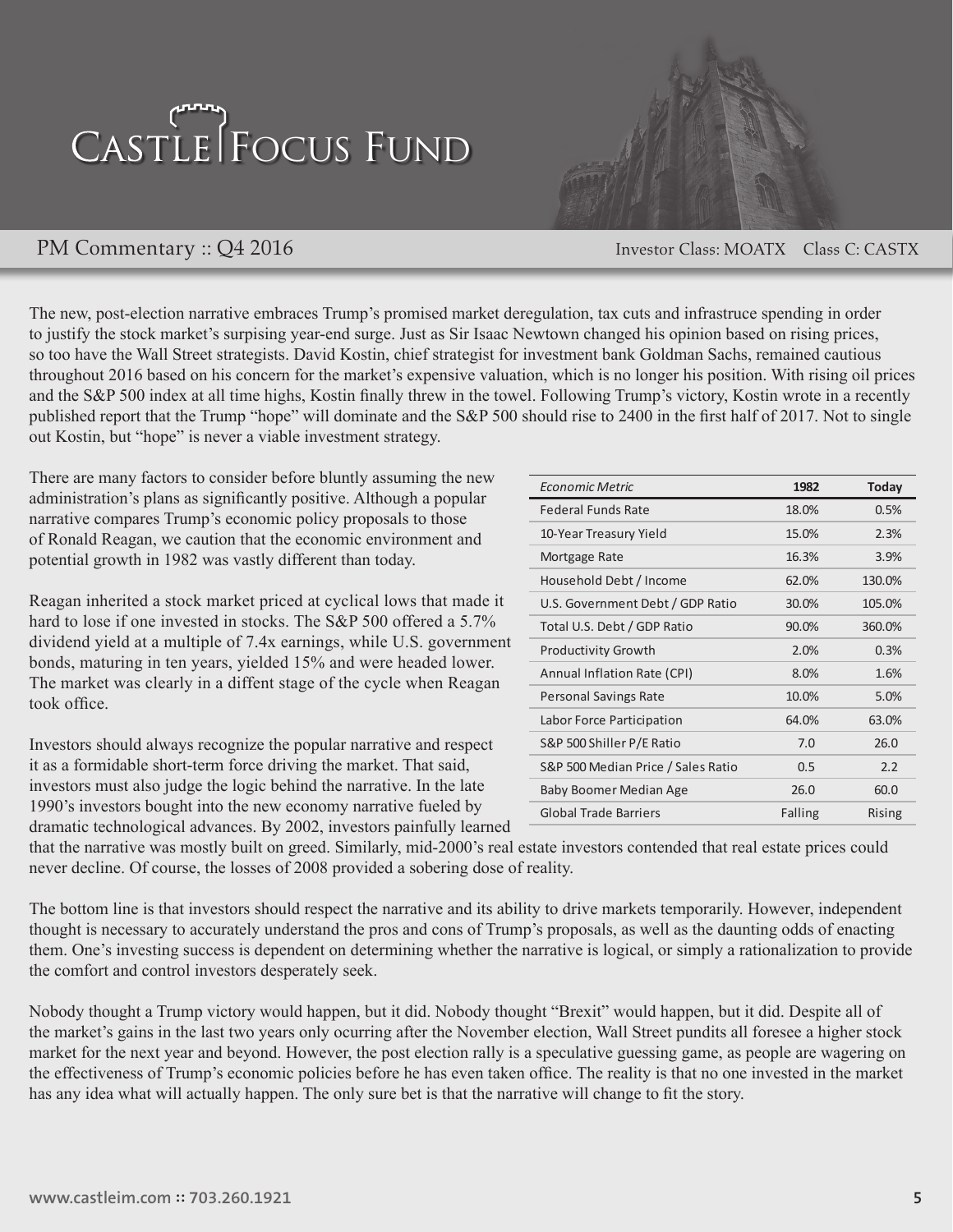

PM Commentary :: Q4 2016 Investor Class: MOATX Class C: CASTX

### INVESTMENT PHILOSOPHY

*"Complexity is not intelligence"*

—Michael Lewis

Investor Warren Buffett has often said, *"I could improve your ultimate financial welfare by giving you a ticket with only twenty slots in it so that you had twenty punches - representing all the investments that you got to make in a lifetime. And once you'd punched through the card, you couldn't make any more investments at all. Under those rules, you'd really think carefully about what you did, and you'd be forced to load up on what you'd really thought about. So, you'd do so much better."* Buffett is correct—this approach would be a powerful way to manage an investment portfolio.

Many investors call themselves Buffett acolytes but few, if any, actually measure up against the twenty-punch card test. Even Warren Buffett's two hand-picked successors, Todd Combs and Ted Weschler, have turned over many stocks in the past few years, at prices that we cannot reconcile with the twenty-punch-card philosophy. Human nature prevents most investors from meeting the twenty punch-card test—it is difficult to be patient and a twenty-punch card investment portfolio is, by its nature, a concentrated investment portfolio.

We find it interesting that when making investments, individuals act dramatically different than when shopping for other goods. For example, when shopping for groceries, the consumer methodically goes through the store with a specific list of needed items for purchase. The shopper is value conscious and, when an item is on sale, will likely purchase an additional amount at the margin. By contrast, when stock prices fall, the general reaction is fear—the opposite reaction to lower prices in a store. Further, most stock shoppers buy a little of everything, regardless of value. The average equity mutual fund owns 90 stocks<sup>1</sup> — and an index fund is a collection of every item in the store. While groceries rarely go back to the store, the same cannot be said about stocks, where turnover, or the percentage of a fund's holdings that change every year, averages 85% according to Morningstar. The intelligent investor should behave like the rational consumer: research and decide on the few businesses that are worth purchasing. Then only buy these stocks when on sale. When these conditions do not prevail, sit on the sidelines until they do. To wait with cash and have patience is not easy, but it is rational. Unfortunately, in the investing world today due to the cycle, there are few bargains in the equity store (despite the prevailing narratives).

The basics of investing are really about common sense. Yet, over time, few investors grasp these basic ideas or they lack the discipline to implement these actions. By constantly reinforcing and refining these concepts, investors can improve their odds of long term investment success.

With kind regards,

Robert J. Mark Portfolio Manager

<sup>1</sup> Security Concentration and Active Fund Management: Do Focused Funds Offer Superior Performance? by Travis Sapp and Xuemin Yan